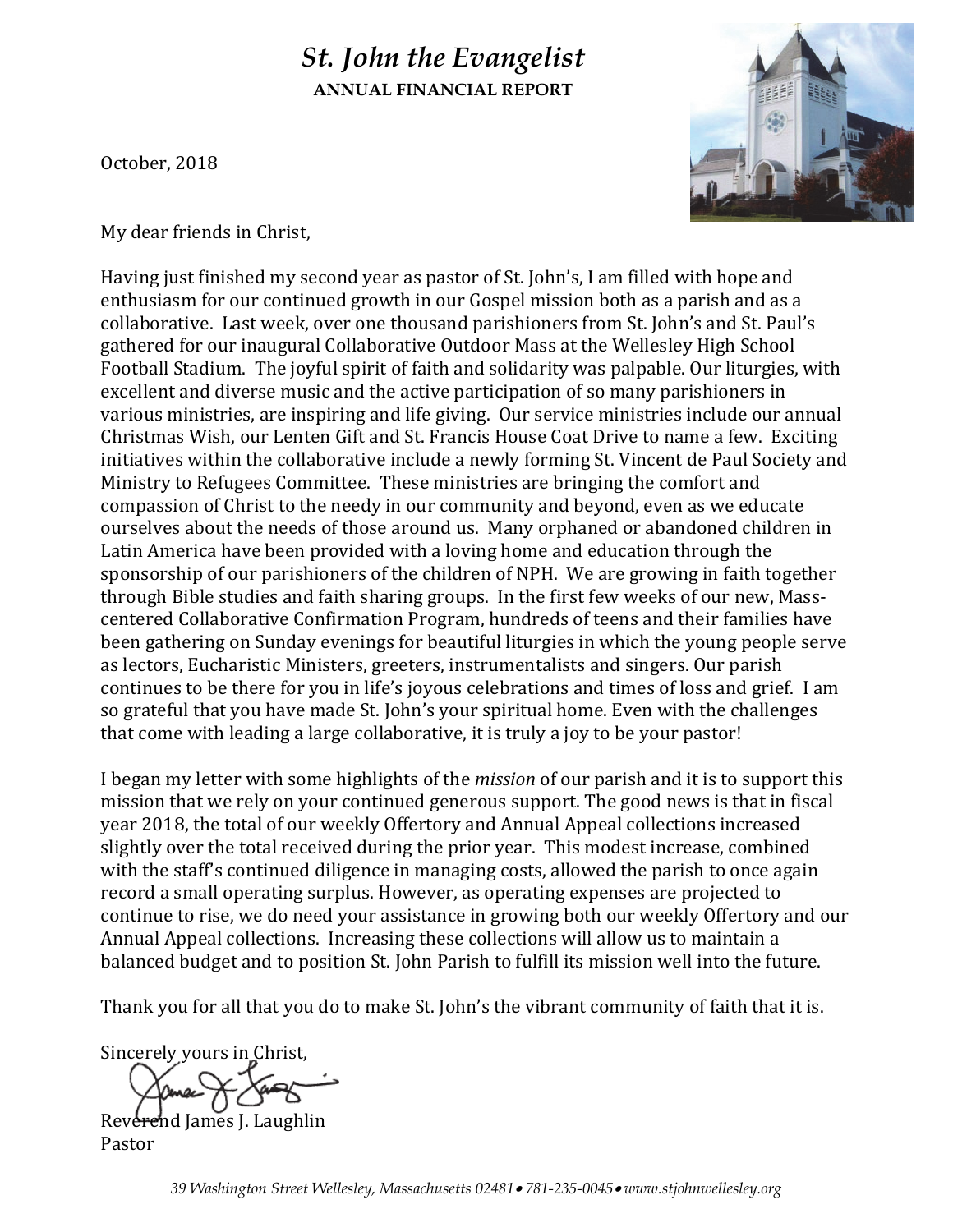#### October 2018

Reverend James Laughlin Pastor St. John the Evangelist Parish 9 Glen Road Wellesley, MA 02481

# **PARISH Financial Report for the Fiscal Year Ended June 30, 2018**

Dear Father Laughlin,

We present the following **PARISH** unaudited financial statements as of June 30, 2018:

- 1. **Statement of Revenue and Expenditures** (actual results for the fiscal years ended June 30, 2017 and 2018; and budgets for the June 30, 2018 and 2019 fiscal years)
- 2. **Statement of Financial Position** or balance sheet (as of June 30, 2017 and 2018)

Highlights and explanatory comments for our Parish financials are listed below.

- **For the fiscal year ended June 30, 2018**, the Parish reported an operating surplus of \$9,002 when excluding payments on pledges to the Capital Campaign and excluding expenditures from the Capital Campaign to repair the Parish buildings.
- **Revenue** sources are grouped together at the top of the Statement of Revenue and Expenditures. Total Revenue for fiscal year ended June 30, 2018 almost equaled that of the year ended June 30, 2017. The Offertory collection exceeded prior year receipts by \$24,526. Together with a slight decrease of \$2,860 in Annual Appeal receipts, total collection receipts increase by \$21,666. The Parish's Catholic Appeal Rebate, however, decreased by \$20,934, and this decrease offset most of the gains in Offertory and Annual Appeal collections.
- **Operating Expenses** increased by \$24,242, for the year ending June 30, 2018 as compared to spending for the year ended June 30, 2017. This change was primarily driven by increased property repairs and maintenance costs, including utility, insurance, and cleaning costs, as well as the costs of roof inspection and repairs. These were treated as non-capital items and paid for out of operating revenue rather than capital campaign funds. There was also an increase in book expenses for the Religious Education program, but we understand the program hopes to leverage this investment in the coming years.
- **Capital Campaign.** The final total of financial commitments to the Capital Campaign equaled \$1,569,592. Those commitments can be paid over time and as of June 30, 2018 we have received \$1,524,041. From the funds contributed to the Capital Campaign, we have spent (over the course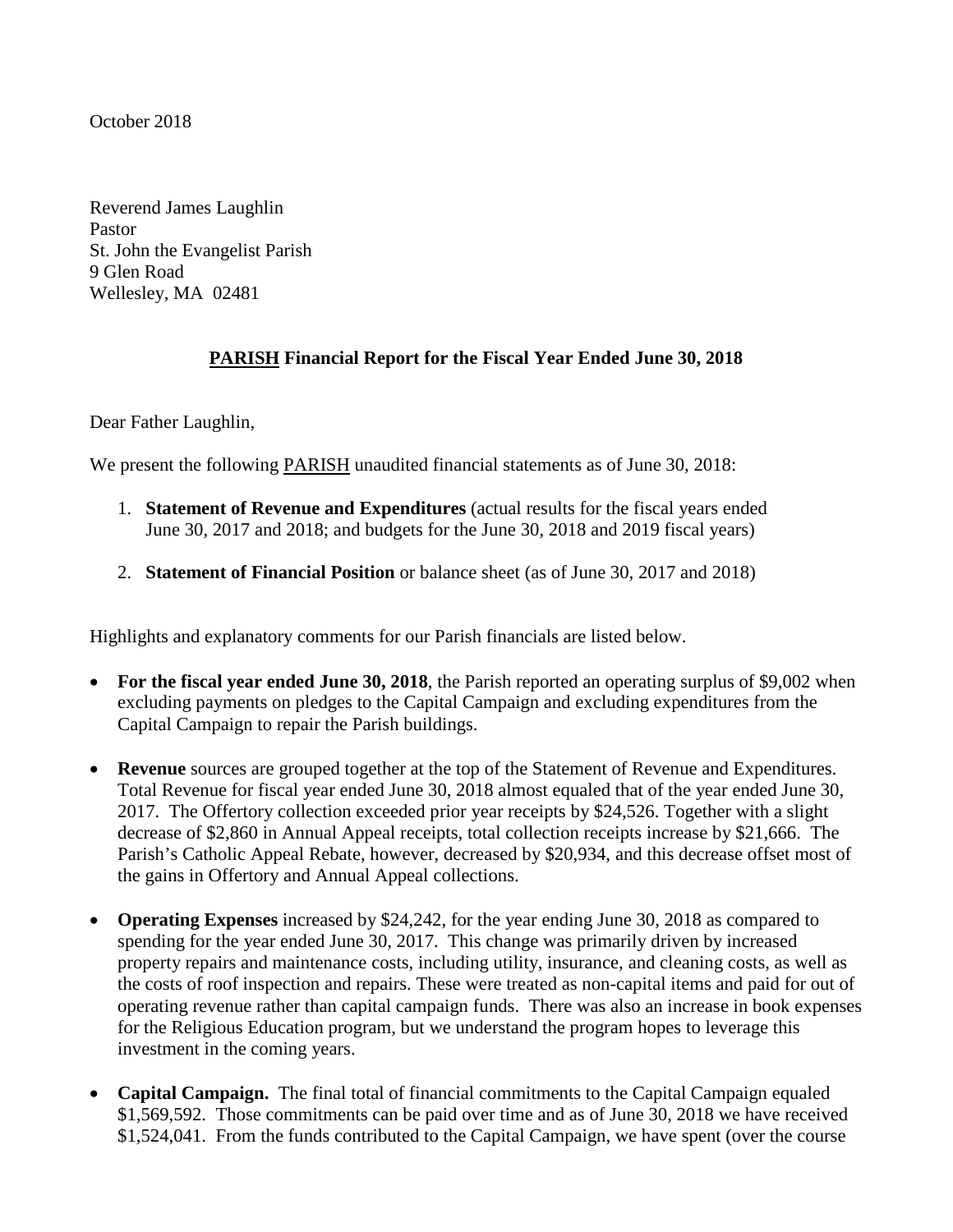of several years) \$985,208 through June 30, 2018. Work funded by the Capital Campaign in fiscal year 2018 included updating the HVAC in the rectory and contributing to the cost of the boiler replacement at Saint John School. The boiler expenditure was approximately 70% of the capital expense for the year. We expect to receive payment of the remaining commitments to the Capital Campaign in the coming years and will use the money received exclusively to pay for capital expenditures and repairs to our buildings and properties.

- **Fiscal Year 2019 Budget.** While holding most operating expenses steady, modest increases in both Offertory and Annual Appeal will allow St. John Parish to operate within a break-even budget. The modest anticipated increases are generally in line with increases experience3d in recent years.
- **Statement of Financial Position as of June 30, 2018.** The financial statement of St. John the Evangelist Parish (the Parish) includes the accounts of the Central Office of the Parish, which include the operation of the Rectory, the Church, the Parish Center and funds raised (less any spent) for the Capital Campaign. St. John the Evangelist School (the School) is a mission of the Parish. The assets and liabilities of the School are not included in these financial statements and are attached separately and discussed in greater detail on subsequent pages. The unaudited financial statement of the Parish has been prepared on a basis of accounting that is not in accordance with generally accepted accounting principles, but is consistent with prior year presentations. The property, plant and equipment of the Parish are not reported on the books of the Parish, and all major improvements and repairs are expensed when incurred, which practice is not in accordance with generally accepted accounting principles. This has been done over the years to more accurately reflect the annual cash costs to maintain and upkeep the property and facilities in the Parish.

[Continued on the next page is a discussion of the financial statements for the School at St. John]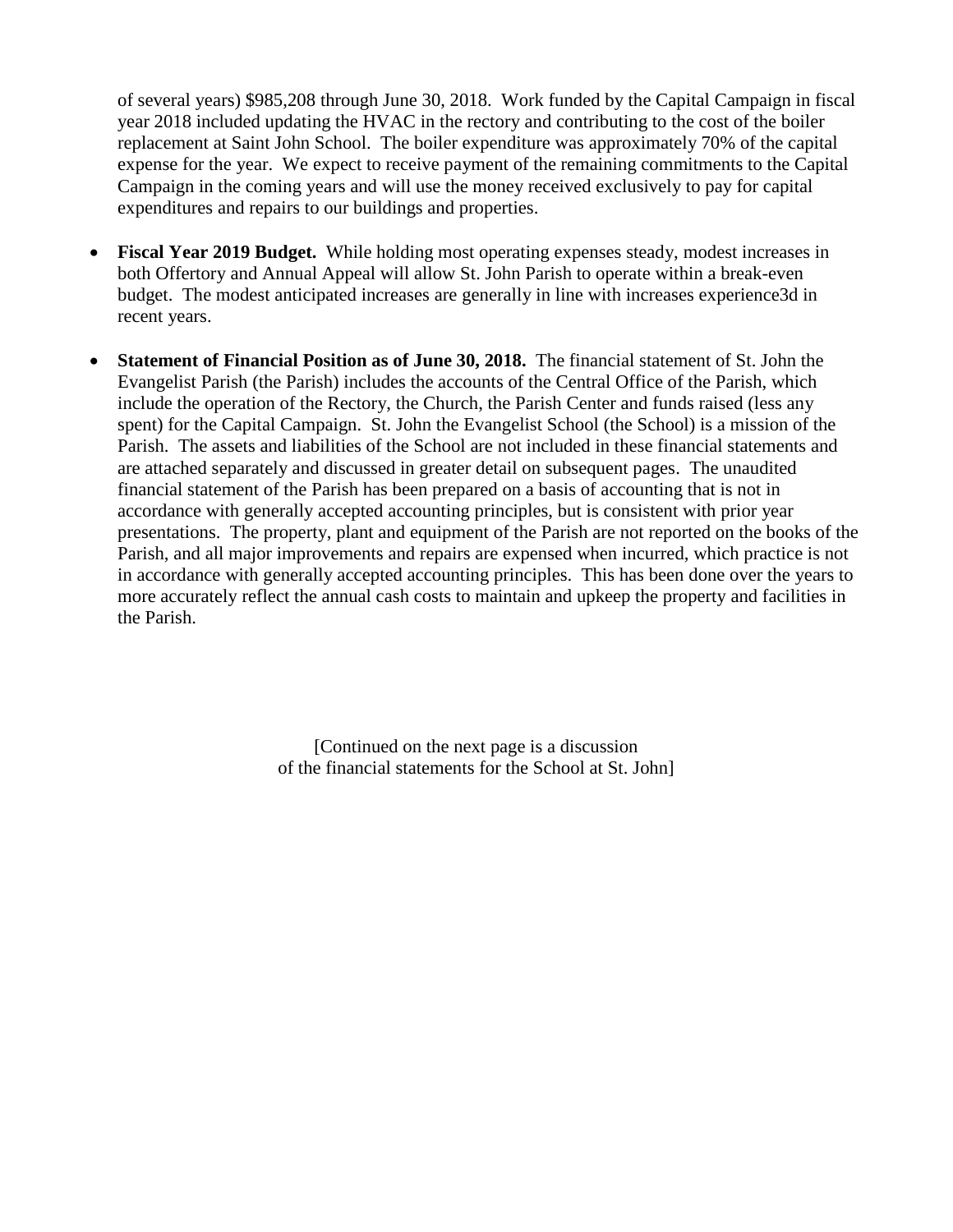## **SCHOOL Financial Report for the Fiscal Year Ended June 30, 2018**

We present the following SCHOOL unaudited financial statements as of June 30, 2018:

- 3. **Statement of Revenue and Expenditures** (actual results for the fiscal years ended June 30, 2017 and 2018; and budgets for the June 30, 2018 and 2019 fiscal years)
- 4. **Statement of Financial Position** or balance sheet (as of June 30, 2017 and 2018)

Highlights and explanatory comments for the School financials are listed below.

- For the fiscal year ended June 30, 2018, the School reported an operating deficit of \$29,948 before capital expenditures of \$192,439. The deficit was primarily due to increased salary and benefit cost, particularly for health insurance and 401(k) employer contributions, which more than offset the increase in Total Revenue of \$117,046. Other Operating Expenses increased by \$45,726, which includes increased investments in Technology and Professional Development, as well as increased costs in the Marketing & Development area. The operating deficit was paid from the School's unrestricted Cash and Cash equivalents.
- **Revenue** sources are grouped together at the top of the Statement of Revenue and Expenditures and totaled \$1,991,824 for the fiscal year ended June 30, 2018. The School's major sources of revenue are: (i) funds for a child attending the School (tuition, registration, and after school programs), which totaled \$1,604,715 or 81% of total revenue, (ii) School fund raising, net of fundraising expenses, which totaled \$242,480, or 12% of total revenue, and (iii) the Parish's subsidy of \$50,000, or 3% of total revenue.
- **Operating Expenses** increased \$171,066 (9%) during fiscal year 2018, primarily due to increases in salary and benefit costs and investments in technology and professional development. The FY2019 budget for operating expenses is \$1,881,050, a decrease of \$44,344 (2%), due in large part to leveraging those investments made in past years for textbooks, technology, and professional development.
- **Capital Expenditures** were \$192,439, which consisted principally of spending \$149,655 to replace the school boiler and \$18,624 for classroom whiteboards and projectors. For fiscal year 2019 we have earmarked funds to upgrade security, renovate the Ledyard Street front entrance, and to repaint fourteen classrooms. The school has fully funded the fiscal year 2019 work due to successful fundraising efforts.
- **Fiscal Year 2019 Operating Budget** The School is anticipating an operating deficit of \$53,770 for fiscal year 2019. The deficit is primarily due to a decline in enrollment, which occurred after staffing for the school year was finalized. We understand the School's administration will carefully monitor performance against budget during the year and continue to search for additional cost saving opportunities. We will also monitor this situation.

Attached are the 2017 and 2018 actual and 2018 and 2019 budgeted financial statements for the Parish and the School.

*Respectfully submitted by the Finance Council, St. John the Evangelist Parish* Parish Finance Council Members: Joe Creonte, Lucy Kapples, and Bob McDonnell.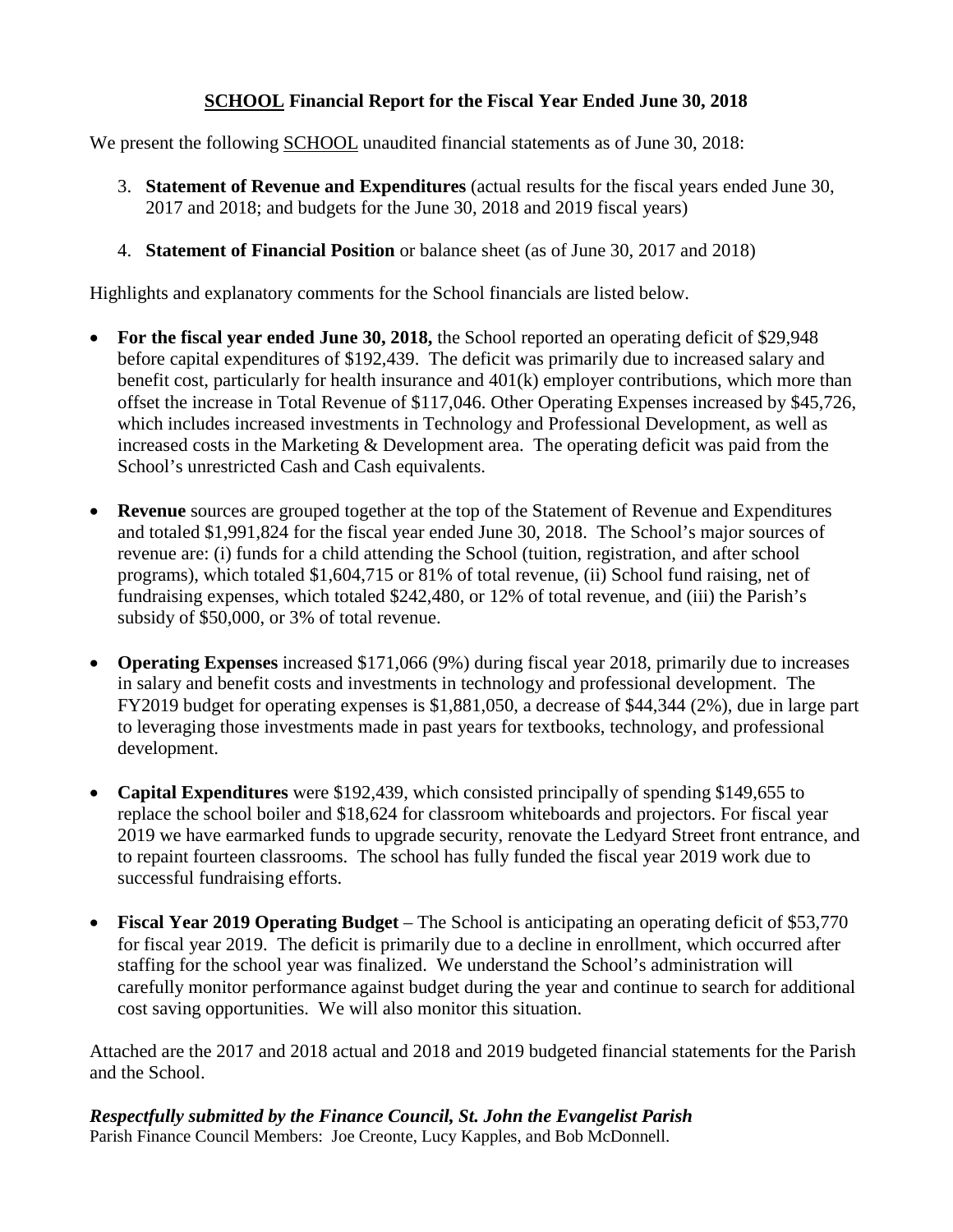# ST. JOHN THE EVANGELIST PARISH *Statement of Operating Revenue and Expenditures*

For the Year Ending June 30

|                                      | 2017<br>Actual | 2018<br><b>Budget</b> | 2018<br><b>Actual</b> | 2019<br><b>Budget</b> |
|--------------------------------------|----------------|-----------------------|-----------------------|-----------------------|
| <b>REVENUE</b>                       |                |                       |                       |                       |
| Offertory                            | \$433,184      | \$455,000             | \$457,710             | \$469,000             |
| Annual Appeal                        | 351,238        | 369,000               | 348,378               | 351,000               |
| <b>Sacramental Offerings</b>         | 23,371         | 23,000                | 21,347                | 24,000                |
| Gifts/Donations                      | 34,093         | 27,000                | 50,641                | 35,000                |
| Religious Education                  | 53,911         | 50,000                | 38,045                | 42,000                |
| Interest Income                      | 3,223          | 2,700                 | 4,439                 | 4,500                 |
| Miscellaneous                        | 3,375          | 6,250                 | 2,719                 | 3,250                 |
| Catholic Appeal Rebate               | 38,422         | 25,736                | 17,488                | 14,000                |
| <b>TOTAL REVENUE</b>                 | \$940,817      | \$958,686             | \$940,767             | \$942,750             |
|                                      |                |                       |                       |                       |
| <b>OPERATING EXPENSES</b>            |                |                       |                       |                       |
| Salary and Salary Related:           |                |                       |                       |                       |
| Salary and Benefits                  | \$580,963      | \$610,675             | \$565,324             | \$572,298             |
| Total Salary and Salary Related      | \$580,963      | \$610,675             | \$565,324             | \$572,298             |
| <b>Other Operating Expenses</b>      |                |                       |                       |                       |
| Administrative                       | \$36,863       | \$44,500              | \$34,877              | \$37,150              |
| Music & Liturgical                   | 15,297         | 15,600                | 14,335                | 18,700                |
| Religious Education                  | 12,925         | 7,550                 | 20,216                | 18,650                |
| Rectory & Household                  | 25,658         | 25,224                | 25,942                | 25,150                |
| Property Maintenance                 | 145,365        | 155,055               | 167,572               | 169,588               |
| Parish Tithe                         | 46,196         | 43,787                | 43,786                | 42,511                |
| School                               | 50,000         | 50,000                | 50,000                | 50,000                |
| Miscellaneous                        | 9,895          | 6,295                 | 9,713                 | 8,703                 |
| <b>Total Other Operating Expense</b> | \$342,199      | \$348,011             | \$366,441             | \$370,452             |
|                                      |                |                       |                       |                       |
| TOTAL OPERATING EXPENSES             | \$923,162      | \$958,686             | \$931,765             | \$942,750             |
| <b>OPERATING SURPLUS/(DEFICIT)</b>   | \$17,655       | \$0                   | \$9,002               | \$0                   |
| Capital Expenditures (1)             | \$0            | \$0                   | \$0                   | \$0                   |
| NET SURPLUS/(DEFICIT)                | \$17,655       | \$0                   | \$9,002               | \$0                   |
|                                      |                |                       |                       |                       |

**(1) Refer to Finance Council's letter to Reverend James Laughlin for discussion of Capital Campaign Expenditures.**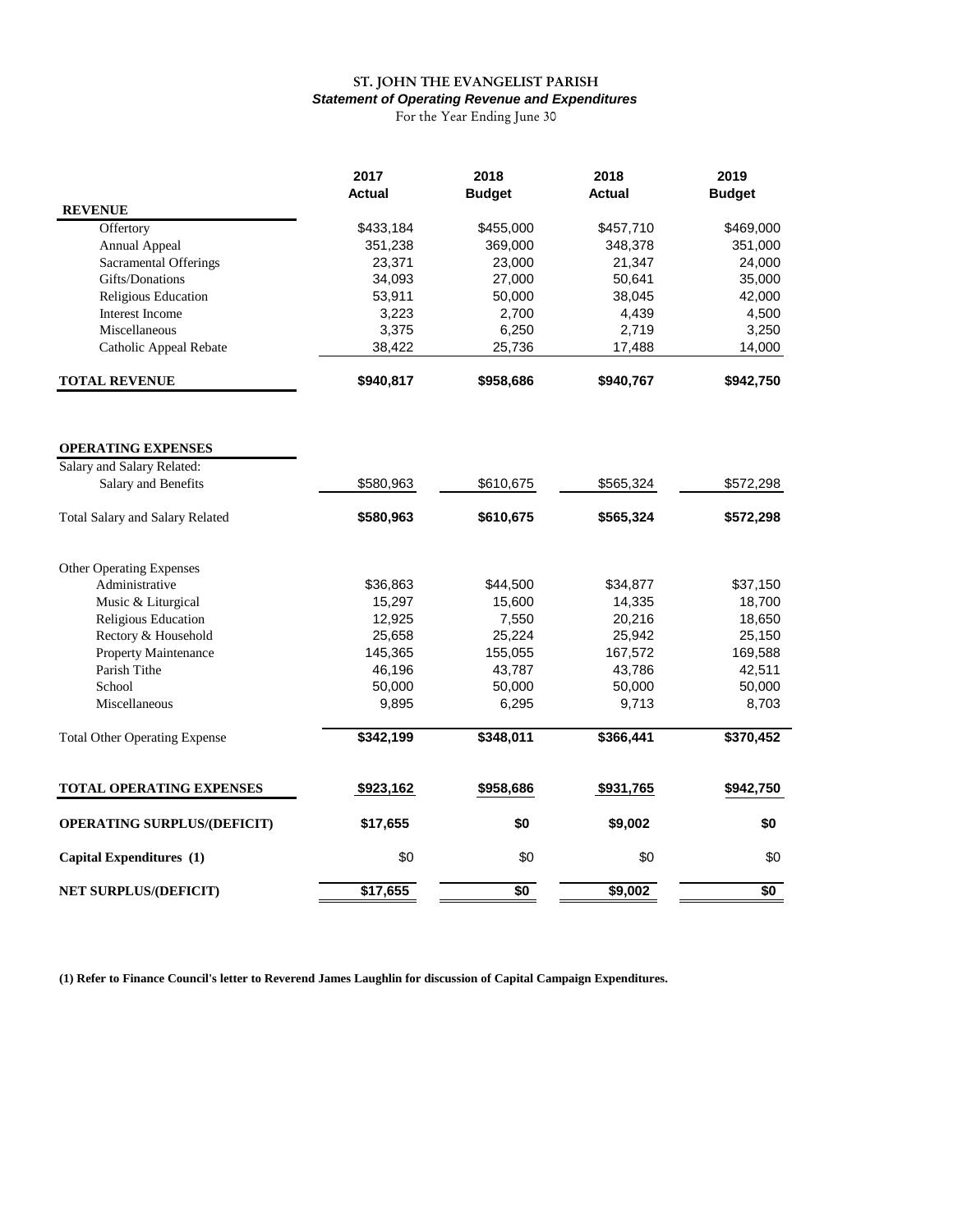#### **St. John the Evangelist Parish Statement of Financial Position**

|                                                         | June 30, 2017 | June 30, 2018 |
|---------------------------------------------------------|---------------|---------------|
| <b>ASSETS</b>                                           |               |               |
| <b>CASH &amp; CASH EQUIVALENTS</b>                      |               |               |
| UNRESTRICTED CASH & CASH EQUIVALENTS                    | 330,960       | 333,801       |
| RESTRICTED - CAPITAL CAMPAIGN PROCEEDS                  | 602,347       | 546,395       |
| OTHER RESTRICTED CASH & CASH EQUIVALENTS                | 194,688       | 197,545       |
| <b>ACCOUNTS RECEIVABLE</b>                              | 760           | <b>1,990</b>  |
| <b>TOTAL ASSETS</b>                                     | \$1,128,755   | \$1,079,731   |
|                                                         |               |               |
| <b>LIABILITIES</b>                                      |               |               |
| <b>ACCOUNTS PAYABLE &amp; OTHER CURRENT LIABILITIES</b> | 17,349        | 14,071        |
| <b>DEPOSITS</b>                                         | 30,429        | 40,010        |
| <b>TOTAL LIABILITIES</b>                                | 47,778        | 54,081        |
| <b>NET ASSETS</b>                                       |               |               |
| <b>UNRESTRICTED</b>                                     |               |               |
| DESIGNATED FOR CAPITAL EXPENDITURES                     | 117,117       | 117,618       |
| <b>UNDESIGNATED</b>                                     | 166,825       | 164,092       |
| TOTAL UNRESTRICTED NET ASSETS                           | 283,942       | 281,710       |
| <b>RESTRICTED</b>                                       |               |               |
| TEMPORARILY RESTRICTED - CAPITAL CAMPAIGN               | 602,347       | 546,395       |
| OTHER TEMPORARILY RESTRICTED                            | 163,324       | 166,047       |
| PERMANENTLY RESTRICTED                                  | 31,364        | 31,498        |
| <b>TOTAL RESTRICTED NET ASSETS</b>                      | 797,035       | 743,940       |
| <b>TOTAL NET ASSETS</b>                                 | 1,080,977     | 1,025,650     |
| <b>TOTAL LIABILITIES &amp; NET ASSETS</b>               | \$1,128,755   | \$1,079,731   |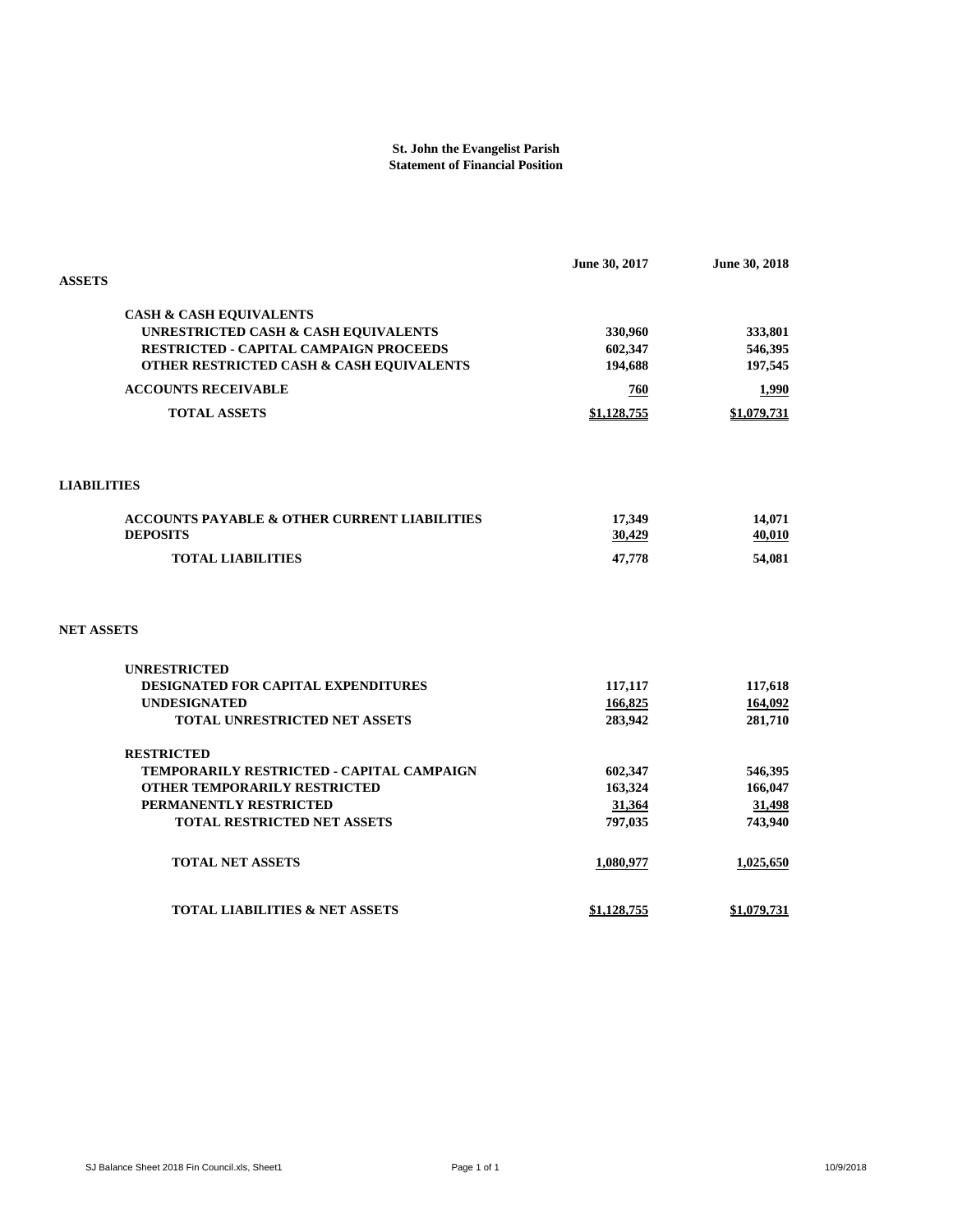# ST. JOHN THE EVANGELIST SCHOOL

*Statement of Revenue and Expenditures*

For the Year Ending June 30

|                                                  | 2017          | 2018          | 2018          | 2019          |
|--------------------------------------------------|---------------|---------------|---------------|---------------|
| <b>REVENUE</b>                                   | <b>Actual</b> | <b>Budget</b> | <b>Actual</b> | <b>Budget</b> |
| Regular & Stay Day Tuition, net of Financial Aid | \$1,385,991   | \$1,428,050   | \$1,381,585   | \$1,246,240   |
| <b>Registration Fees</b>                         | 87,300        | \$90,000      | 100,900       | \$79,000      |
| After School & Athletics Programs                | 121,341       | 100,000       | 122,230       | 145,000       |
| Interest Income & Market Gain                    | 15,607        | 5,000         | 14,468        | 14,000        |
| Fundraising & Other Donations                    | 154,625       | 150,000       | 242,480       | 220,000       |
| Parish Transfer                                  | 50,000        | 87,000        | 50,000        | 50,000        |
| <b>RCAB</b> Support                              | 13,787        | 10,000        | 47,479        | 47,542        |
| Miscellaneous Income and Fees                    | 46,127        | 25,000        | 32,682        | 26,000        |
| <b>TOTAL REVENUE</b>                             | \$1,874,778   | \$1,895,050   | \$1,991,824   | \$1,827,782   |
|                                                  |               |               |               |               |
| <b>OPERATING EXPENSES</b>                        |               |               |               |               |
| Salary and Salary Related:                       |               |               |               |               |
| Salary & Benefits                                | \$1,544,216   | \$1,600,050   | \$1,695,652   | \$1,652,552   |
| Nonemployee Compensation                         | 33,220        | \$30,000      | 17,235        | \$24,000      |
| <b>Total Salary and Salary Related</b>           | \$1,577,436   | \$1,630,050   | \$1,712,887   | \$1,676,552   |
| Other Operating Expenses                         |               |               |               |               |
| Administrative                                   | \$29,667      | \$27,000      | \$24,979      | \$23,000      |
| Texts, Instructional & Teaching Supplies         | 39,321        | 35,000        | 34,419        | 20,000        |
| After School & Athletics Programs                | 19,775        | 0             | 34,635        | 28,500        |
| Property Maintenance                             | 113,699       | 109,000       | 103,589       | 94,000        |
| Technology & Professional Development            | 38,429        | 48,000        | 54,207        | 14,000        |
| Miscellaneous                                    | 32,378        | 46,000        | 57,056        | 25,000        |
|                                                  |               |               |               |               |
| <b>Total Other Operating Expense</b>             | \$273,269     | \$265,000     | \$308,885     | \$204,500     |
| <b>TOTAL OPERATING EXPENSES</b>                  | \$1,850,705   | \$1,895,050   | \$2,021,772   | \$1,881,052   |
| <b>Operting Surplus/(Deficit)</b>                | \$24,073      | \$0           | (\$29,948)    | (\$53,270)    |
| <b>Capital Expenditures</b>                      | \$31,795      | \$0           | \$192,439     | \$0           |
| Net Surplus/(Deficit)                            | (\$7,722)     | $\sqrt{6}$    | (\$222,387)   | (\$53,270)    |
|                                                  |               |               |               |               |